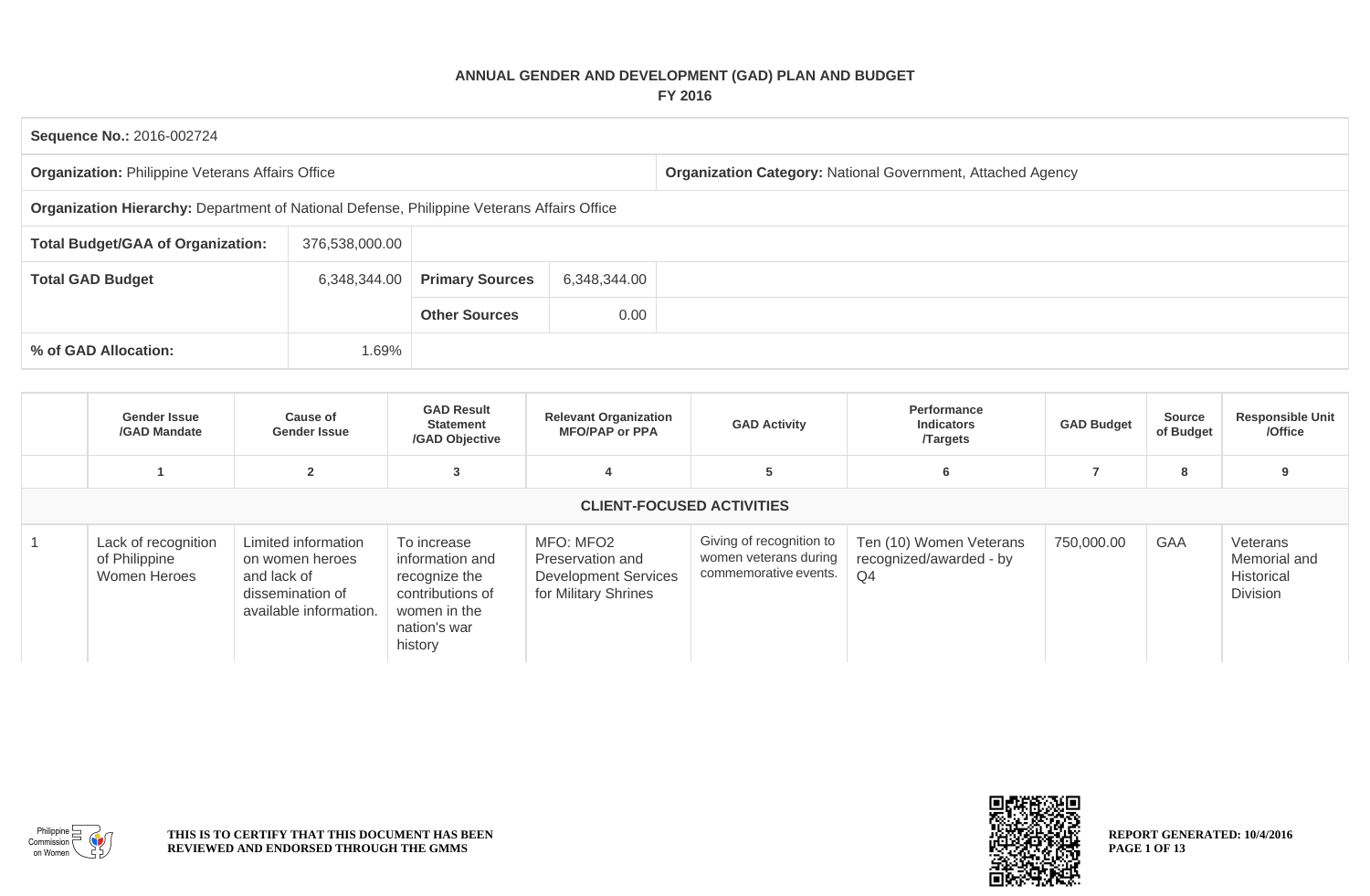|                | <b>Gender Issue</b><br>/GAD Mandate                                                                                                                                           | <b>Cause of</b><br><b>Gender Issue</b>                                                              | <b>GAD Result</b><br><b>Statement</b><br>/GAD Objective                                                                                | <b>Relevant Organization</b><br><b>MFO/PAP or PPA</b>                                | <b>GAD Activity</b>                                                                                                                                                                                      | Performance<br><b>Indicators</b><br><b>Targets</b>                                                                                                                                                            | <b>GAD Budget</b> | <b>Source</b><br>of Budget | <b>Responsible Unit</b><br>/Office                                                        |
|----------------|-------------------------------------------------------------------------------------------------------------------------------------------------------------------------------|-----------------------------------------------------------------------------------------------------|----------------------------------------------------------------------------------------------------------------------------------------|--------------------------------------------------------------------------------------|----------------------------------------------------------------------------------------------------------------------------------------------------------------------------------------------------------|---------------------------------------------------------------------------------------------------------------------------------------------------------------------------------------------------------------|-------------------|----------------------------|-------------------------------------------------------------------------------------------|
|                | $\blacktriangleleft$                                                                                                                                                          | $\overline{2}$                                                                                      | $\mathbf{3}$                                                                                                                           | 4                                                                                    | 5                                                                                                                                                                                                        | 6                                                                                                                                                                                                             | $\overline{7}$    | 8                          | 9                                                                                         |
| $\overline{2}$ | Lack of recognition<br>of Philippine<br>Women Heroes                                                                                                                          | Limited information<br>on women heroes<br>and lack of<br>dissemination of<br>available information. | To increase<br>information and<br>recognize the<br>contributions of<br>women in the<br>nation's war<br>history                         | MFO: MFO2<br>Preservation and<br><b>Development Services</b><br>for Military Shrines | Publication of books.<br>magazines and reports<br>as well as presentation<br>briefings on women<br>heroes of the<br><b>Liberation Movement</b><br>or partners of<br>distinguished<br>heroes/AFP Leaders. | 1 book and 2 magazines<br>published - 1,000 copies<br>each by Q4                                                                                                                                              | 750,000.00        | <b>GAA</b>                 | Veterans<br>Memorial and<br><b>Historical</b><br>Division                                 |
| 3              | Lack of/Low level of<br>awareness and<br>understanding of<br>GAD issues and<br>concerns including<br>legal mandates on<br>GAD among<br>clients-veterans<br>and beneficiaries. | Limited publication of<br><b>IEC</b> materials<br>Limited campaign or<br>information drive          | To widen<br>appreciation of<br>GAD concepts,<br>issues and<br>concerns among<br>the external and<br>internal clients of<br><b>PVAO</b> | MFO: General<br>Administration and<br><b>Support Services</b>                        | Maintenance or<br>improvement of all<br>PVAO GAD corners in<br>the main and field<br>offices.                                                                                                            | GAD corners and PVAO<br>GAD websites maintained<br>(Central Office and Field<br>and Extension Offices) - At<br>least 40 GAD corners and<br>at least 2 GAD articles in<br>the PVAO GAD website per<br>Quarter. | 75,000.00         | <b>GAA</b>                 | <b>Public Affairs</b><br>Office (PAO)and<br><b>GAD Secretariat</b>                        |
| $\overline{4}$ | Lack of/Low level of<br>awareness and<br>understanding of<br>GAD issues and<br>concerns including<br>legal mandates on<br>GAD among<br>clients-veterans<br>and beneficiaries. | Limited publication of<br><b>IEC</b> materials<br>Limited campaign or<br>information drive          | To widen<br>appreciation of<br>GAD concepts,<br>issues and<br>concerns among<br>the external and<br>internal clients of<br><b>PVAO</b> | MFO: General<br>Administration and<br><b>Support Services</b>                        | Maintenance of GAD<br>Multi-media Learning<br>Resource Center.                                                                                                                                           | Well maintained GAD<br>Multi-media Learning<br>Center with<br>complete/updated GAD<br>reference materials and<br>equipments. - by Q4                                                                          | 100,000.00        | <b>GAA</b>                 | <b>General Service</b><br>Section and<br>Procurement<br>Section, Admin<br><b>Division</b> |



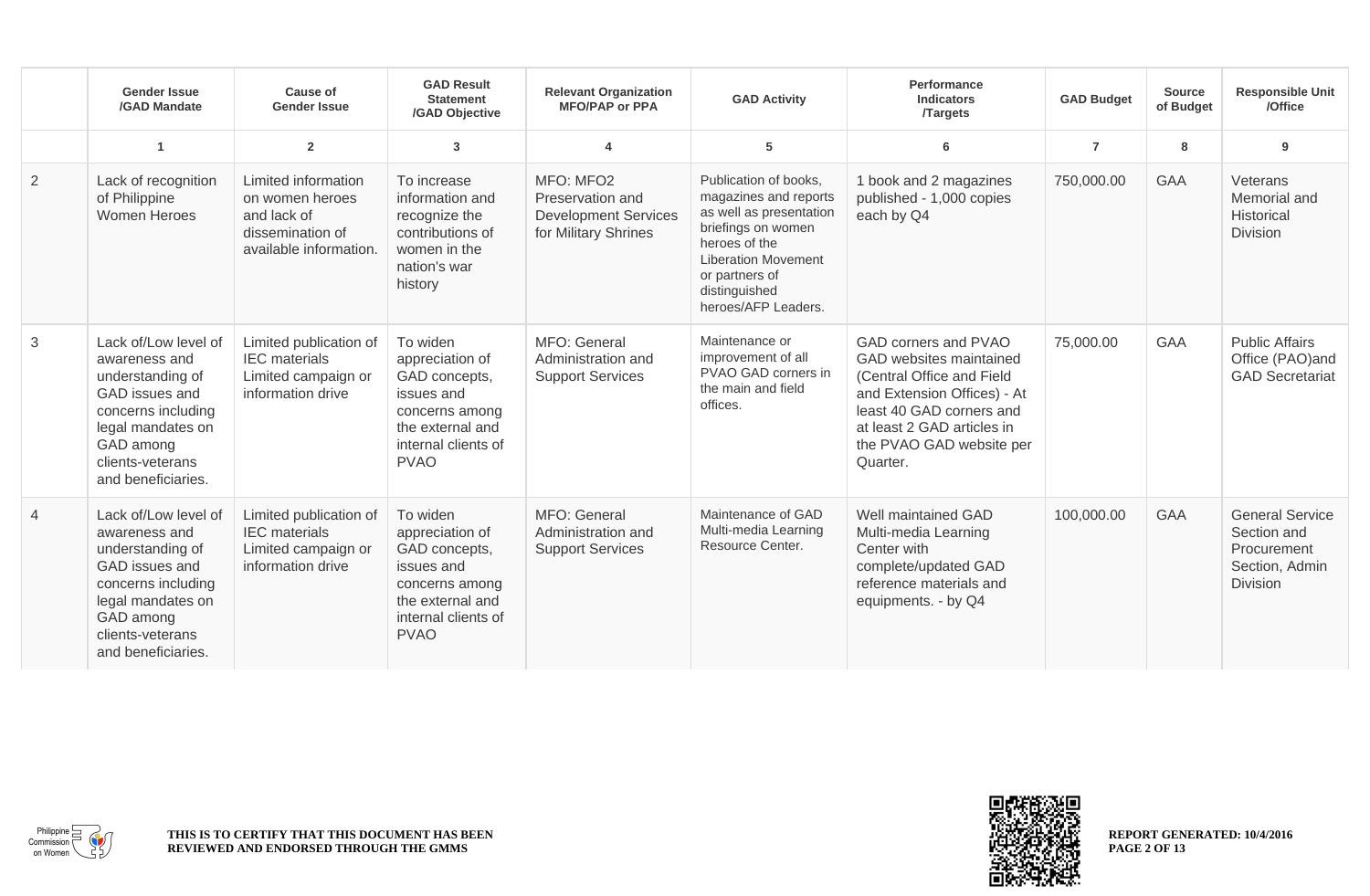|   | <b>Gender Issue</b><br>/GAD Mandate                                                                                                                                           | <b>Cause of</b><br><b>Gender Issue</b>                                                     | <b>GAD Result</b><br><b>Statement</b><br>/GAD Objective                                                                                                                                        | <b>Relevant Organization</b><br><b>MFO/PAP or PPA</b>            | <b>GAD Activity</b>                                                                                                                                                                                                                                                                                                                                                                                                                                            | Performance<br><b>Indicators</b><br><b>Targets</b>                                                                                                                                                                                              | <b>GAD Budget</b> | <b>Source</b><br>of Budget | <b>Responsible Unit</b><br>/Office                              |
|---|-------------------------------------------------------------------------------------------------------------------------------------------------------------------------------|--------------------------------------------------------------------------------------------|------------------------------------------------------------------------------------------------------------------------------------------------------------------------------------------------|------------------------------------------------------------------|----------------------------------------------------------------------------------------------------------------------------------------------------------------------------------------------------------------------------------------------------------------------------------------------------------------------------------------------------------------------------------------------------------------------------------------------------------------|-------------------------------------------------------------------------------------------------------------------------------------------------------------------------------------------------------------------------------------------------|-------------------|----------------------------|-----------------------------------------------------------------|
|   | $\blacktriangleleft$                                                                                                                                                          | $\mathbf{2}$                                                                               | $\mathbf{3}$                                                                                                                                                                                   | Δ                                                                | $5\phantom{.0}$                                                                                                                                                                                                                                                                                                                                                                                                                                                | 6                                                                                                                                                                                                                                               | $\overline{7}$    | 8                          | 9                                                               |
| 5 | Lack of/Low level of<br>awareness and<br>understanding of<br>GAD issues and<br>concerns including<br>legal mandates on<br>GAD among<br>clients-veterans<br>and beneficiaries. | Limited publication of<br><b>IEC</b> materials<br>Limited campaign or<br>information drive | To widen<br>appreciation of<br>GAD concepts,<br>issues and<br>concerns among<br>the external and<br>internal clients of<br><b>PVAO</b>                                                         | PAP: Policy<br>Formulationon<br>Veterans Affairs and<br>Welfare. | Setting-up of Help<br>Desk for Women<br>during Medical Mission<br>and veterans-related<br>engagements with<br>Veterans Fora where<br>GAD-related surveys<br>are done and the<br>conduct of informal<br>orientation on the key<br>role of surviving<br>spouses in the Filipino<br><b>Veterans Community</b><br>as prescribed under<br>RA 7192 and<br>9710Encourage<br>women to be members<br>of the VFP through<br>charter, affiliate and<br>RVO <sub>s</sub> . | At least 10 Women's help<br>desk set up during Medical<br>Missions and other<br>veterans-related events<br>Feedback from women who<br>availed of the services                                                                                   | 150,000.00        | <b>GAA</b>                 | <b>Veterans Affairs</b><br>Management<br>Division               |
| 6 | Lack of/Low level of<br>awareness and<br>understanding of<br>GAD issues and<br>concerns including<br>legal mandates on<br>GAD among<br>clients-veterans<br>and beneficiaries. | Limited publication of<br><b>IEC</b> materials<br>Limited campaign or<br>information drive | To increase the<br>level of awareness<br>and understanding<br>of PVAO clienteles<br>(veterans and their<br>beneficiaries) on<br>GAD concepts,<br>issues, and<br>concerns and laws<br>on women. | MFO: General<br>Administration and<br><b>Support Services</b>    | Setting up of GAD<br>exhibits during<br>Women's Month and<br>18-Day Campaign to<br>end VAW                                                                                                                                                                                                                                                                                                                                                                     | One (1) GAD exhibit during<br>the celebration of Women's<br>Month (March) and one (1)<br>GAD exhibit during 18-day<br>Campaign to End VAW<br>(between November 25 to<br>December 12) - One (1)<br>GAD exhibit during the<br>period of activity. | 150,000.00        | <b>GAA</b>                 | <b>Public Affairs</b><br>Office (PAO)<br>and GAD<br>Secretariat |



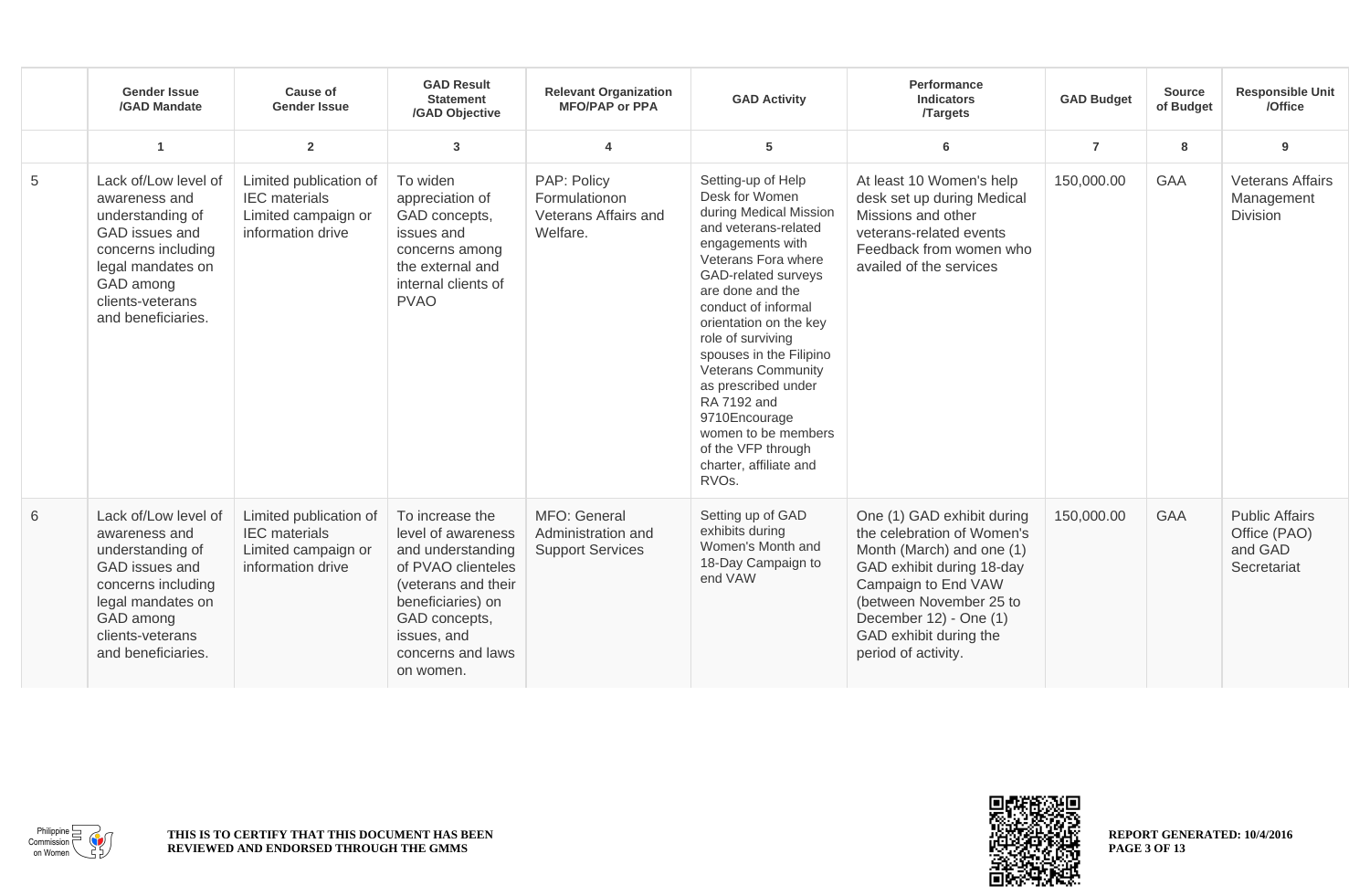|                | <b>Gender Issue</b><br>/GAD Mandate                                                                                                                                           | <b>Cause of</b><br><b>Gender Issue</b>                                                     | <b>GAD Result</b><br><b>Statement</b><br>/GAD Objective                                                                                                                                        | <b>Relevant Organization</b><br><b>MFO/PAP or PPA</b>         | <b>GAD Activity</b>                                                                                                                                  | Performance<br><b>Indicators</b><br><b>Targets</b>                                                                                                                                                                                                                                                                                           | <b>GAD Budget</b> | <b>Source</b><br>of Budget | <b>Responsible Unit</b><br>/Office                              |
|----------------|-------------------------------------------------------------------------------------------------------------------------------------------------------------------------------|--------------------------------------------------------------------------------------------|------------------------------------------------------------------------------------------------------------------------------------------------------------------------------------------------|---------------------------------------------------------------|------------------------------------------------------------------------------------------------------------------------------------------------------|----------------------------------------------------------------------------------------------------------------------------------------------------------------------------------------------------------------------------------------------------------------------------------------------------------------------------------------------|-------------------|----------------------------|-----------------------------------------------------------------|
|                |                                                                                                                                                                               | $\overline{2}$                                                                             | 3                                                                                                                                                                                              |                                                               | 5                                                                                                                                                    | 6                                                                                                                                                                                                                                                                                                                                            | $\overline{7}$    | 8                          | 9                                                               |
| $\overline{7}$ | Lack of/Low level of<br>awareness and<br>understanding of<br>GAD issues and<br>concerns including<br>legal mandates on<br>GAD among<br>clients-veterans<br>and beneficiaries. | Limited publication of<br><b>IEC</b> materials<br>Limited campaign or<br>information drive | To increase the<br>level of awareness<br>and understanding<br>of PVAO clienteles<br>(veterans and their<br>beneficiaries) on<br>GAD concepts,<br>issues, and<br>concerns and laws<br>on women. | MFO: General<br>Administration and<br><b>Support Services</b> | Production of PVAO<br><b>Bulletin/Magazine with</b><br>GAD related write ups.                                                                        | One (1) Bulletin with at least<br>one (1) GAD-related<br>write-ups. The legal<br>mandates will be included in<br>the GAD brochure / leaflet<br>of PVAO's GAD program<br>and in PVAO's regular info<br>materials (eg vignettes in<br>the PVAO Bulletin,<br>infographics for website,<br>etc.) - At least one (1) GAD<br>write-up per quarter. | 320,000.00        | <b>GAA</b>                 | <b>Public Affairs</b><br>Office (PAO)<br>and GAD<br>Secretariat |
| 8              | Lack of/Low level of<br>awareness and<br>understanding of<br>GAD issues and<br>concerns including<br>legal mandates on<br>GAD among<br>clients-veterans<br>and beneficiaries. | Limited publication of<br><b>IEC</b> materials<br>Limited campaign or<br>information drive | To widen<br>appreciation of<br>GAD concepts,<br>issues and<br>concerns among<br>the external and<br>internal clients of<br><b>PVAO</b>                                                         | MFO: General<br>Administration and<br><b>Support Services</b> | Production of articles<br>on gender sensitivity<br>issues/concerns, and<br>on policies acquired<br>with the exposure to<br>new advocacy<br>materials | At least two (2) GAD-related<br>articles in the website per<br>quarter - At least two (2)<br>GAD-related articles per<br>quarter                                                                                                                                                                                                             | 75,000.00         | <b>GAA</b>                 | <b>Public Affairs</b><br>Office (PAO)<br>and GAD<br>Secretariat |



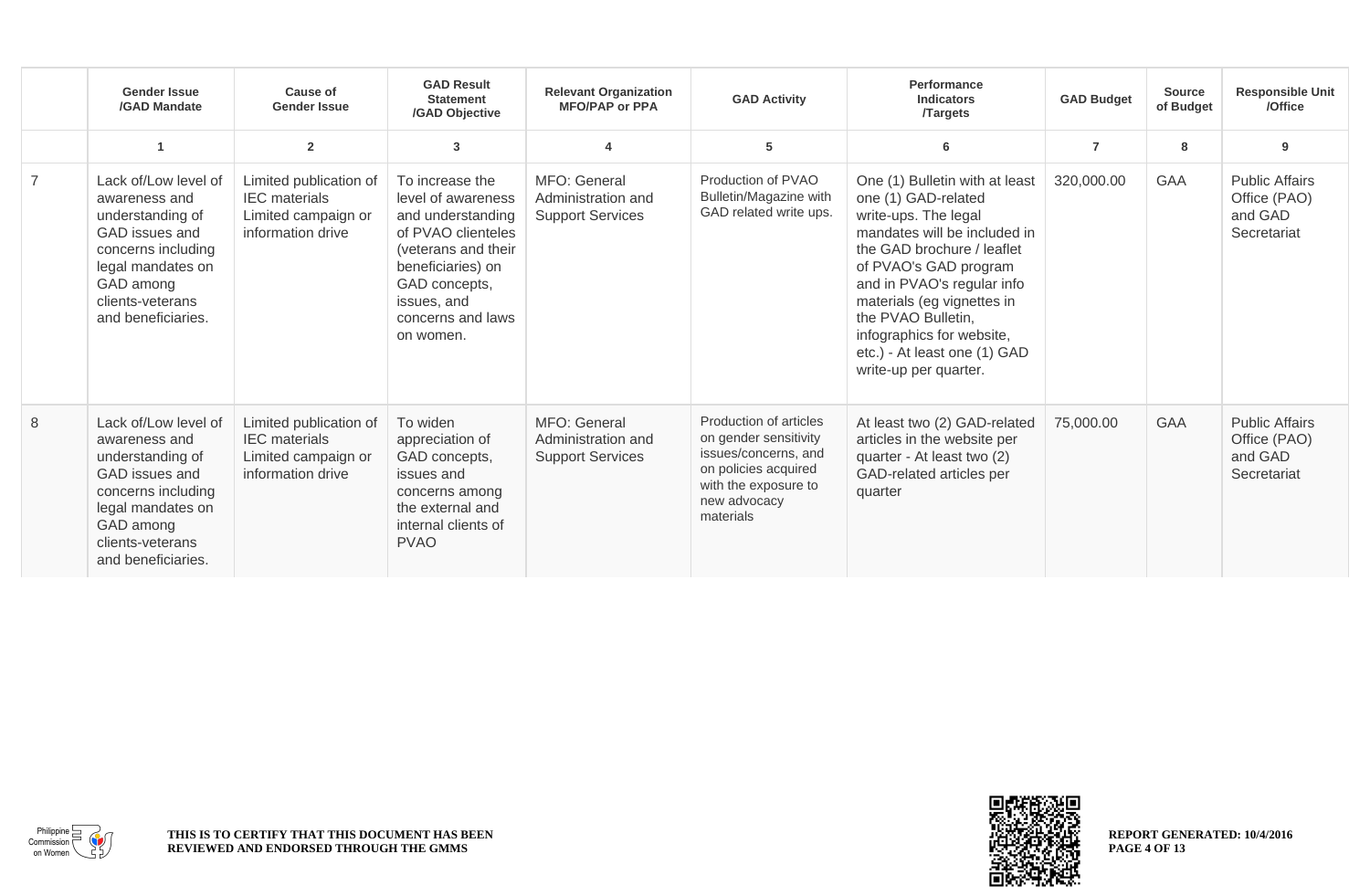|    | <b>Gender Issue</b><br>/GAD Mandate                                                                                                                                           | <b>Cause of</b><br><b>Gender Issue</b>                                                              | <b>GAD Result</b><br><b>Statement</b><br>/GAD Objective                                                                                                                                        | <b>Relevant Organization</b><br><b>MFO/PAP or PPA</b>         | <b>GAD Activity</b>                                                                        | Performance<br><b>Indicators</b><br><b>Targets</b>                                                                                                                                                                                                                                                                                                                                                     | <b>GAD Budget</b> | <b>Source</b><br>of Budget | <b>Responsible Unit</b><br>/Office                              |
|----|-------------------------------------------------------------------------------------------------------------------------------------------------------------------------------|-----------------------------------------------------------------------------------------------------|------------------------------------------------------------------------------------------------------------------------------------------------------------------------------------------------|---------------------------------------------------------------|--------------------------------------------------------------------------------------------|--------------------------------------------------------------------------------------------------------------------------------------------------------------------------------------------------------------------------------------------------------------------------------------------------------------------------------------------------------------------------------------------------------|-------------------|----------------------------|-----------------------------------------------------------------|
|    | $\blacktriangleleft$                                                                                                                                                          | $\overline{2}$                                                                                      | 3                                                                                                                                                                                              |                                                               | 5                                                                                          | 6                                                                                                                                                                                                                                                                                                                                                                                                      | $\overline{7}$    | 8                          | 9                                                               |
| 9  | Lack of/Low level of<br>awareness and<br>understanding of<br>GAD issues and<br>concerns including<br>legal mandates on<br>GAD among<br>clients-veterans<br>and beneficiaries. | Limited publication of<br><b>IEC</b> materials<br>Limited campaign or<br>information drive          | To increase the<br>level of awareness<br>and understanding<br>of PVAO clienteles<br>(veterans and their<br>beneficiaries) on<br>GAD concepts,<br>issues, and<br>concerns and laws<br>on women. | MFO: General<br>Administration and<br><b>Support Services</b> | Distribution of IEC<br>materials such as<br>flyers and brochures<br>on GAD related topics. | No. of PVAO Bulletins with<br>at least one (1) GAD-related<br>write-up per bulletin. The<br>legal mandates will be<br>included in the GAD<br>brochure / leaflet of PVAO's<br>GAD program and in<br>PVAO's regular info<br>materials (eg vignettes in<br>the PVAO Bulletin,<br>infographics for PVAO<br>website and PVAO official<br>facebook page.) - At least<br>one (1) GAD write-up per<br>quarter. | 200,000.00        | <b>GAA</b>                 | <b>Public Affairs</b><br>Office (PAO)<br>and GAD<br>Secretariat |
| 10 | Insufficient<br>information<br>campaign and<br>advocacy on PVAO<br>GAD programs,<br>activities and<br>projects to PVAO<br>external clients                                    | Insufficient<br>information materials<br>on GAD issues and<br>concerns for PVAO<br>external clients | To widen<br>appreciation of<br>GAD concepts,<br>issues and<br>concerns among<br>the external and<br>internal clients of<br><b>PVAO</b>                                                         | MFO: General<br>Administration and<br><b>Support Services</b> | Production of<br>information, education<br>and communication<br>(IEC) materials            | Production of GAD<br>write-ups by the first<br>semester - At least two (2)<br>write-ups by the first<br>semester                                                                                                                                                                                                                                                                                       | 200,000.00        | <b>GAA</b>                 | <b>Public Affairs</b><br>Office (PAO)<br>and GAD<br>Secretariat |





**REPORT GENERATED: 10/4/2016 PAGE 5 OF 13**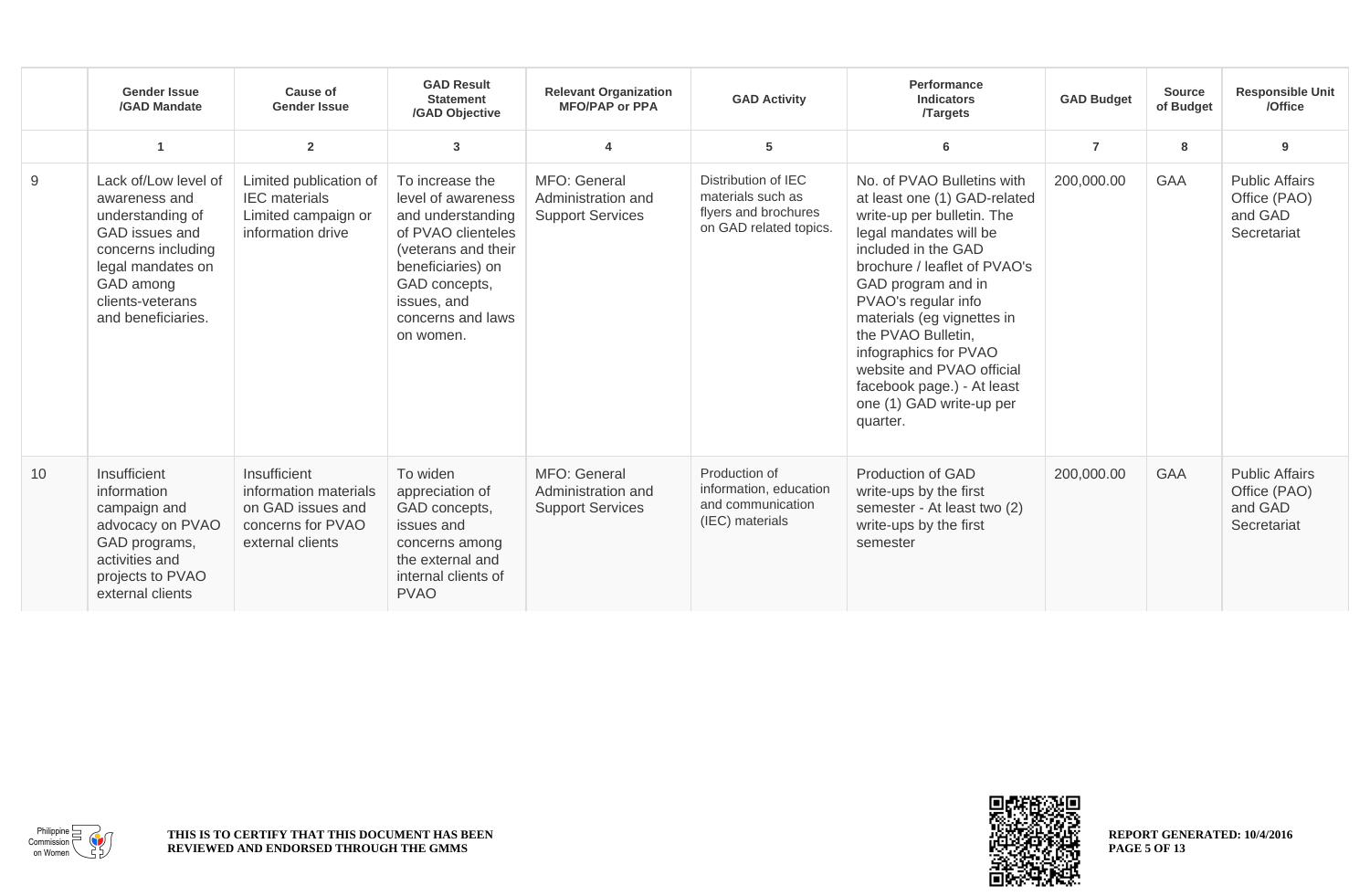|    | <b>Gender Issue</b><br>/GAD Mandate                                                                                                                                         | <b>Cause of</b><br><b>Gender Issue</b>                                                                                                                                                                                   | <b>GAD Result</b><br><b>Statement</b><br>/GAD Objective                                                                                                | <b>Relevant Organization</b><br><b>MFO/PAP or PPA</b>             | <b>GAD Activity</b>                                                                                                                                                                            | Performance<br><b>Indicators</b><br><b>Targets</b>                                                                                                                                                                                       | <b>GAD Budget</b> | <b>Source</b><br>of Budget | <b>Responsible Unit</b><br>/Office                                             |
|----|-----------------------------------------------------------------------------------------------------------------------------------------------------------------------------|--------------------------------------------------------------------------------------------------------------------------------------------------------------------------------------------------------------------------|--------------------------------------------------------------------------------------------------------------------------------------------------------|-------------------------------------------------------------------|------------------------------------------------------------------------------------------------------------------------------------------------------------------------------------------------|------------------------------------------------------------------------------------------------------------------------------------------------------------------------------------------------------------------------------------------|-------------------|----------------------------|--------------------------------------------------------------------------------|
|    | $\blacktriangleleft$                                                                                                                                                        | $\overline{2}$                                                                                                                                                                                                           | $\mathbf{3}$                                                                                                                                           | 4                                                                 | 5                                                                                                                                                                                              | 6                                                                                                                                                                                                                                        | $\overline{7}$    | 8                          | 9                                                                              |
| 11 | Lack of basis for<br>women-specific<br>programs and<br>projects in PVAO                                                                                                     | Insufficient relevant<br>gender- related data<br>on women<br>pensioners.                                                                                                                                                 | To continuously<br>and adequately<br>address the<br>gender issues and<br>concerns of<br>women pensioners<br>to better improve<br>their status in life. | PAP: Policy<br>Formulation on<br>Veterans Affairs and<br>Welfare. | Conduct of PVAO<br>survey for surviving<br>spouses to surface<br>gender issues and<br>concerns and their<br>socio-economic status.                                                             | Six (6) PVAO Surveys<br>conducted by first semester<br>Six (6) Summary Reports<br>on gender issues identified<br>and recommendations on<br>how to address the gender<br>issues completed,<br>presented and submitted to<br>MANCOM- by Q3 | 100,000.00        | <b>GAA</b>                 | <b>Veterans Affairs</b><br>Management<br>Division and<br><b>Admin Division</b> |
| 12 | Lack of basis for<br>women-specific<br>programs and<br>projects in PVAO                                                                                                     | Insufficient relevant<br>gender-related data<br>on women<br>pensioners.                                                                                                                                                  | To continuously<br>and adequately<br>address the<br>gender issues and<br>concerns of<br>women pensioners<br>to better improve<br>their status in life. | PAP: Policy<br>Formulation on<br>Veterans Affairs and<br>Welfare. | Review/ Update PVAO<br>Survey Form                                                                                                                                                             | Two (2) sessions to<br>review/update the PVAO<br>Survey Form and submitted<br>for approval - by Q4                                                                                                                                       | 50,000.00         | <b>GAA</b>                 | <b>Veterans Affairs</b><br>Management<br><b>Division</b>                       |
| 13 | No representation<br>of women (surviving<br>spouses - 75% of<br>the total pensioners)<br>in decision-making<br>body of the<br>Veterans<br>Federation of the<br>Philippines. | Surviving spouses<br>are not aware of their<br>rights and privileges<br>as members of the<br><b>Filipino Veterans</b><br>Community and as<br>members of the<br><b>Veterans Federation</b><br>of the Philippines<br>(VFP) | To continuously<br>and adequately<br>address the<br>gender issues and<br>concerns of<br>women pensioners<br>to better improve<br>their status in life. | PAP: Policy<br>Formulation on<br>Veterans Affairs and<br>Welfare. | Conduct coordinating<br>meetings with veterans<br>organizations and<br>surviving spouses<br>regarding requirement<br>of law on the<br>representation of<br>women in decision<br>making bodies. | Joint Resolution of the three<br>(3) organizations of<br>surviving spouses and<br>dependents of veterans (2<br>charter, 1 affiliate)<br>nominating their official<br>representative to the VFP<br>Executive Board. - by Q4               | 250,000.00        | <b>GAA</b>                 | <b>Veterans Affairs</b><br>Management<br>Division                              |



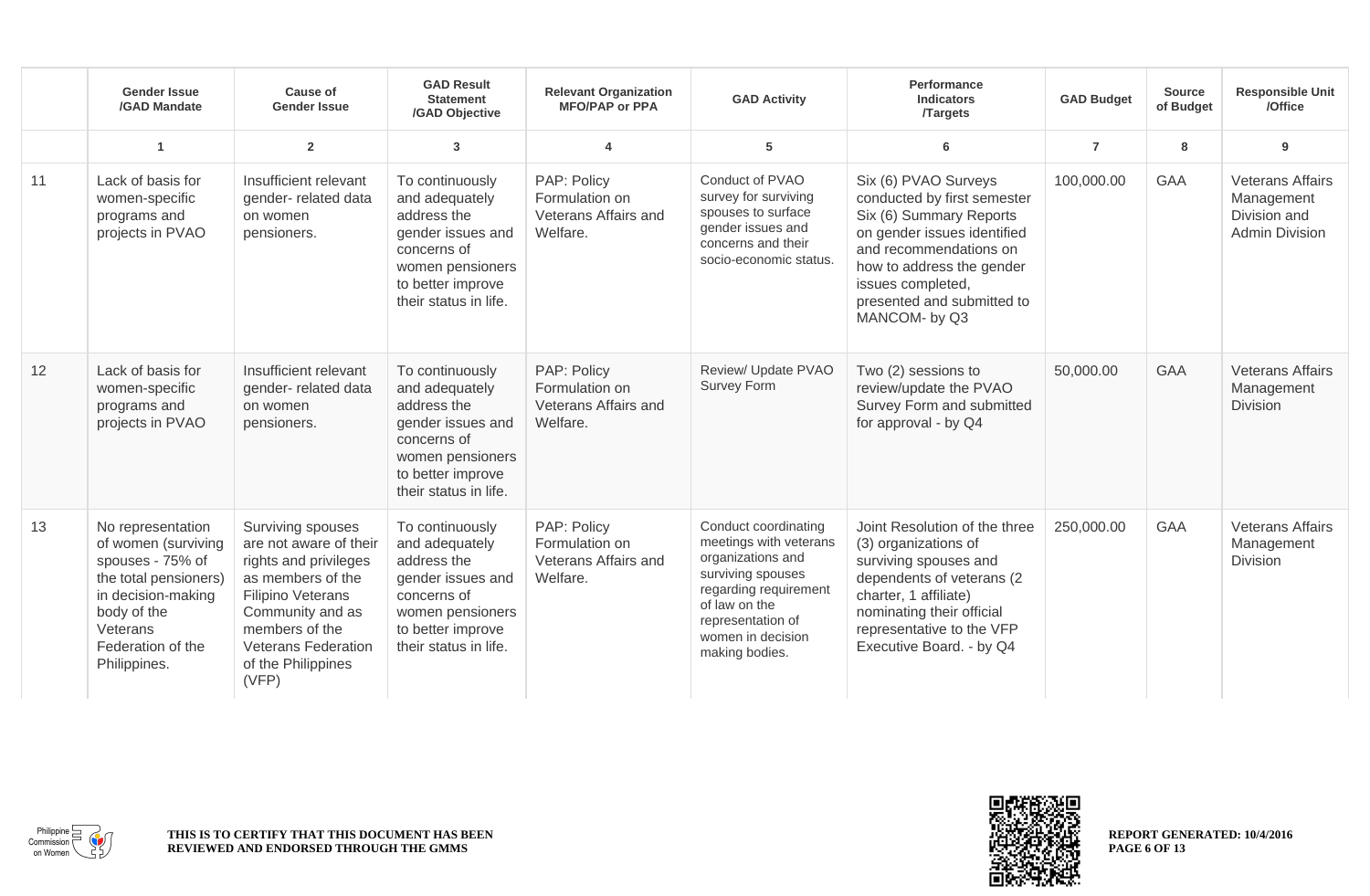|    | <b>Gender Issue</b><br>/GAD Mandate                                                                                                  | Cause of<br><b>Gender Issue</b>                    | <b>GAD Result</b><br><b>Statement</b><br>/GAD Objective                                                                                           | <b>Relevant Organization</b><br><b>MFO/PAP or PPA</b>         | <b>GAD Activity</b>                                                                                                                                 | Performance<br><b>Indicators</b><br><b>Targets</b>                                                                                                                                                                                                     | <b>GAD Budget</b> | <b>Source</b><br>of Budget | <b>Responsible Unit</b><br>/Office |
|----|--------------------------------------------------------------------------------------------------------------------------------------|----------------------------------------------------|---------------------------------------------------------------------------------------------------------------------------------------------------|---------------------------------------------------------------|-----------------------------------------------------------------------------------------------------------------------------------------------------|--------------------------------------------------------------------------------------------------------------------------------------------------------------------------------------------------------------------------------------------------------|-------------------|----------------------------|------------------------------------|
|    |                                                                                                                                      | $\mathbf{2}$                                       | $\mathbf{3}$                                                                                                                                      |                                                               | 5                                                                                                                                                   | 6                                                                                                                                                                                                                                                      | $\overline{7}$    | 8                          | 9                                  |
|    |                                                                                                                                      |                                                    |                                                                                                                                                   | <b>ORGANIZATION-FOCUSED ACTIVITIES</b>                        |                                                                                                                                                     |                                                                                                                                                                                                                                                        |                   |                            |                                    |
| 14 | Lack of gender<br>awareness among<br>newly-hired<br>employees                                                                        | Newly hired<br>employees have not<br>undergone GST | To ensure that<br>newly hired PVAO<br>personnel are<br>gender sensitive<br>and responsive in<br>dealing with<br>internal and<br>external clients. | MFO: General<br>Administration and<br><b>Support Services</b> | Conduct GST for<br>newly-hired employees<br>(to include personnel<br>assigned in Field<br>Service Extension<br>Offices (FSEO) and<br>Shrines Units. | No. of GSTs conducted No.<br>of personnel who attended<br>the GST. Increased the<br>number of gender aware<br>and gender sensitive<br>employees - Two (2) GST<br>Trainings by Q4 with 60<br>participants - Male (30)<br>Female (30)                    | 250,000.00        | GAA                        | Administrative<br>Division/HRD     |
| 15 | Low level of gender<br>awareness and<br>inadequate<br>capability for<br>gender<br>mainstreaming<br>gender among<br>personnel of PVAO | Lack of<br>gender-related<br>trainings             | To provide<br>continuing<br>education, update<br>and enhance<br>capabilities for<br>gender<br>mainstreaming                                       | MFO: General<br>Administration and<br><b>Support Services</b> | Attendance in various<br>GAD-related<br>seminars/activities<br>organized by other<br>gov't. agencies, private<br>institutions and NGO's             | Activities/seminars attended<br>No. of female and male<br>participants Improvement of<br>knowledge, attitude and<br>skills of participants relative<br>to gender mainstreaming -<br>At least 2 activities by Q4,<br>and 5 participants per<br>activity | 200,000.00        | <b>GAA</b>                 | Administrative<br><b>Division</b>  |



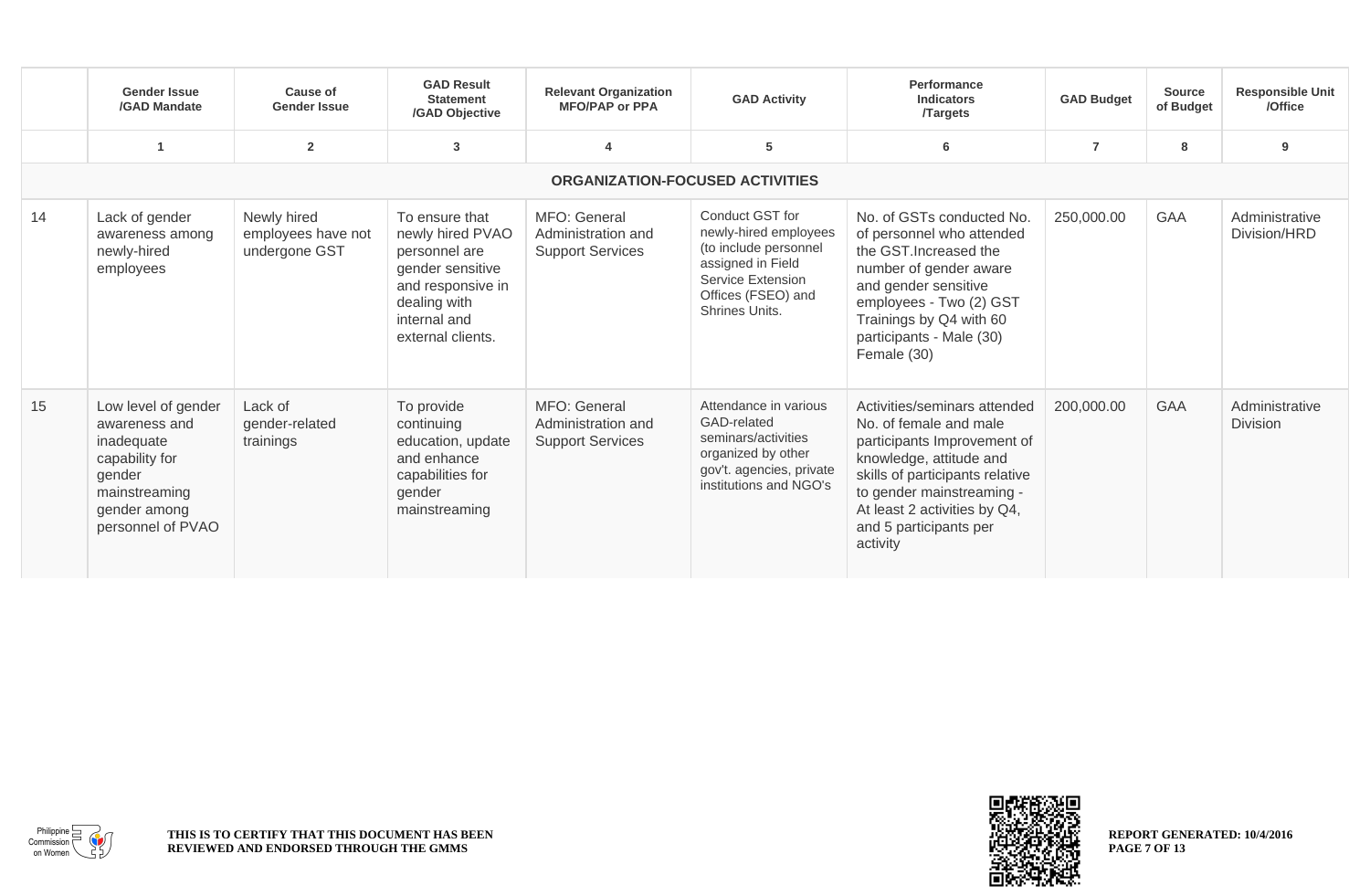|    | <b>Gender Issue</b><br>/GAD Mandate                                             | Cause of<br><b>Gender Issue</b>      | <b>GAD Result</b><br><b>Statement</b><br>/GAD Objective                                                                                                   | <b>Relevant Organization</b><br><b>MFO/PAP or PPA</b>                                                                                             | <b>GAD Activity</b>                                                                                                                                                                                                      | Performance<br><b>Indicators</b><br><b>Targets</b>                                                                                                                                         | <b>GAD Budget</b> | <b>Source</b><br>of Budget | <b>Responsible Unit</b><br>/Office                                                 |
|----|---------------------------------------------------------------------------------|--------------------------------------|-----------------------------------------------------------------------------------------------------------------------------------------------------------|---------------------------------------------------------------------------------------------------------------------------------------------------|--------------------------------------------------------------------------------------------------------------------------------------------------------------------------------------------------------------------------|--------------------------------------------------------------------------------------------------------------------------------------------------------------------------------------------|-------------------|----------------------------|------------------------------------------------------------------------------------|
|    | -1                                                                              | $\overline{2}$                       | 3                                                                                                                                                         |                                                                                                                                                   | 5                                                                                                                                                                                                                        | 6                                                                                                                                                                                          | $\overline{7}$    | 8                          | 9                                                                                  |
| 16 | Insufficient<br>information to<br>complete<br>assessment of<br>veterans' status | Lack of<br>Sex-disaggregated<br>data | To develop better<br>policies and<br>programs in aid of<br>addressing gender<br>gaps, issues and<br>concerns in the<br>organization and<br>among clients. | MFO: Administration of<br>Veterans' Pension and<br><b>Benefits Program</b><br>Policy Formulation on<br>Veterans Affairs and<br>Welfare (new PAP). | Update and maintain<br>sex-disaggregated<br>databases on1. PVAO<br>employees, 2.<br>Veteran-clientele and<br>their dependents3.<br>Beneficiaries of PVAO<br>benefits and programs                                        | Updated and maintained<br>sex-disaggregated<br>databases on PVAO<br>employees, Veterans and<br>their dependents and<br>Beneficiaries of PVAO<br>benefits and programs -<br>Available by Q4 | 858,344.00        | <b>GAA</b>                 | Administrative<br>Division and<br>Management<br>and Information<br><b>Division</b> |
| 17 | Insufficient<br>information to<br>complete<br>assessment of<br>veterans' status | Lack of<br>Sex-disaggregated<br>data | To develop better<br>policies and<br>programs in aid of<br>addressing gender<br>gaps, issues and<br>concerns in the<br>organization and<br>among clients. | MFO: Administration of<br>Veterans' Pension and<br><b>Benefits Program</b><br>Policy Formulation on<br>Veterans Affairs and<br>Welfare (new PAP). | Design a survey form<br>that captures all vital<br>information to complete<br>the database (such as<br>sex-disaggregated<br>data, occupation,<br>economic status,<br>veteran affiliation, no.<br>of beneficiaries, etc.) | <b>Customized Survey Form</b>                                                                                                                                                              | 150,000.00        | <b>GAA</b>                 | <b>Veterans Affairs</b><br>Management<br><b>Division</b>                           |
| 18 | Insufficient<br>information to<br>complete<br>assessment of<br>veterans' status | Lack of<br>Sex-disaggregated<br>data | To develop better<br>policies and<br>programs in aid of<br>addressing gender<br>gaps, issues and<br>concerns in the<br>organization and<br>among clients. | MFO: Administration of<br>Veterans' Pension and<br><b>Benefits Program</b><br>Policy Formulation on<br>Veterans Affairs and<br>Welfare (new PAP). | Conduct surveys to<br>generate complete<br>database                                                                                                                                                                      | Conducted two (2) surveys-<br>by Q2                                                                                                                                                        | 100,000.00        | <b>GAA</b>                 | <b>Veterans Affairs</b><br>Management<br><b>Division</b>                           |



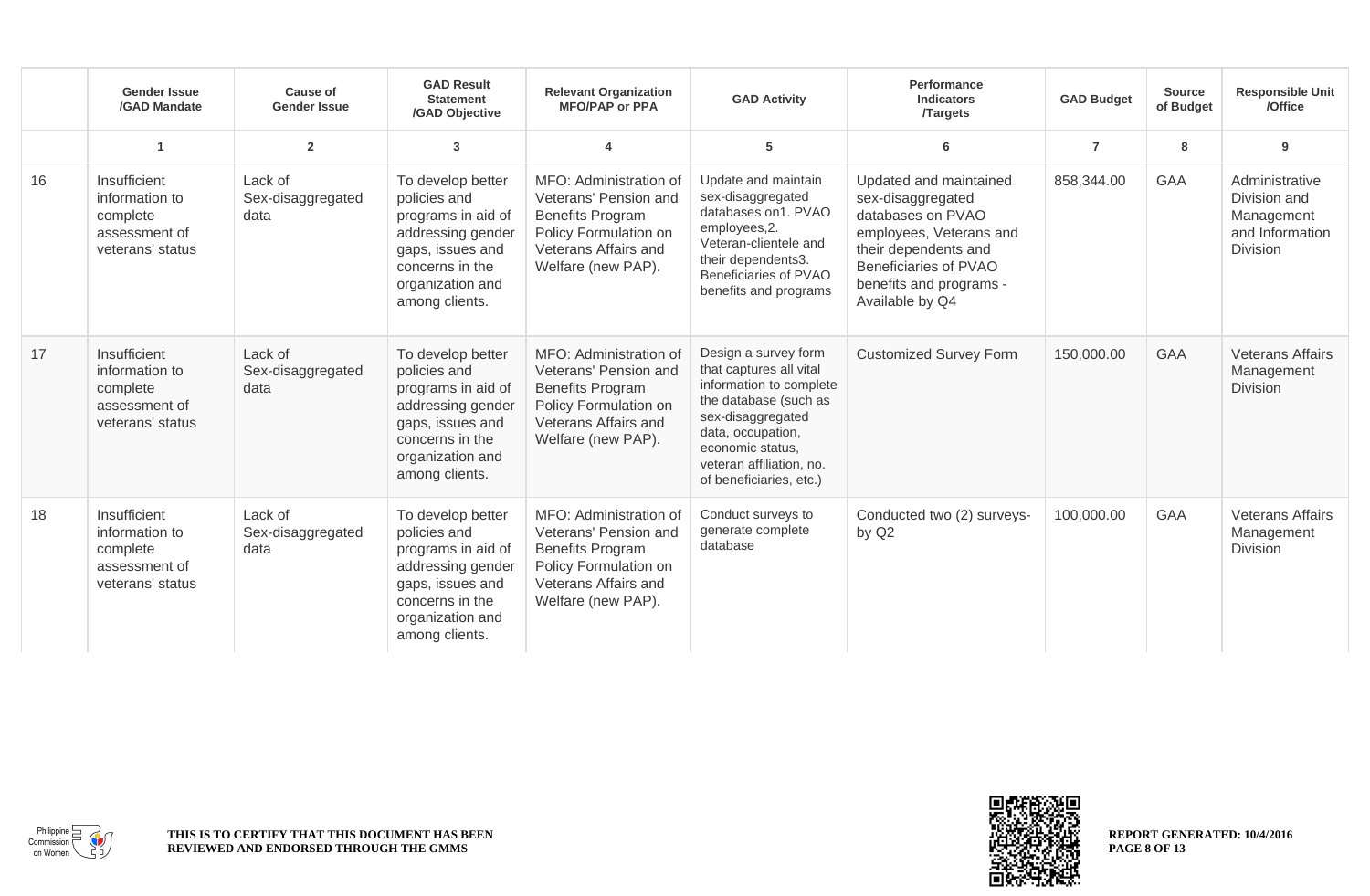|    | <b>Gender Issue</b><br>/GAD Mandate                                                                       | Cause of<br><b>Gender Issue</b>                                                                                                      | <b>GAD Result</b><br><b>Statement</b><br>/GAD Objective                                                                                                   | <b>Relevant Organization</b><br><b>MFO/PAP or PPA</b>                                                                                             | <b>GAD Activity</b>                                            | Performance<br><b>Indicators</b><br><b>Targets</b>                                                                                                                                                               | <b>GAD Budget</b> | <b>Source</b><br>of Budget | <b>Responsible Unit</b><br>/Office                       |
|----|-----------------------------------------------------------------------------------------------------------|--------------------------------------------------------------------------------------------------------------------------------------|-----------------------------------------------------------------------------------------------------------------------------------------------------------|---------------------------------------------------------------------------------------------------------------------------------------------------|----------------------------------------------------------------|------------------------------------------------------------------------------------------------------------------------------------------------------------------------------------------------------------------|-------------------|----------------------------|----------------------------------------------------------|
|    |                                                                                                           | $\overline{2}$                                                                                                                       | $\mathbf{3}$                                                                                                                                              | 4                                                                                                                                                 | 5                                                              | 6                                                                                                                                                                                                                | $\overline{7}$    | 8                          | 9                                                        |
| 19 | Insufficient<br>information to<br>complete<br>assessment of<br>veterans' status                           | Lack of<br>Sex-disaggregated<br>data                                                                                                 | To develop better<br>policies and<br>programs in aid of<br>addressing gender<br>gaps, issues and<br>concerns in the<br>organization and<br>among clients. | MFO: Administration of<br>Veterans' Pension and<br><b>Benefits Program</b><br>Policy Formulation on<br>Veterans Affairs and<br>Welfare (new PAP). | Validate data gathered<br>and conduct data<br>analysis         | Veteran Database<br>completed and analyzed -<br>by 25%                                                                                                                                                           | 150,000.00        | <b>GAA</b>                 | <b>Veterans Affairs</b><br>Management<br><b>Division</b> |
| 20 | Insufficient<br>information to<br>complete<br>assessment of<br>veterans' status                           | Lack of<br>Sex-disaggregated<br>data                                                                                                 | To develop better<br>policies and<br>programs in aid of<br>addressing gender<br>gaps, issues and<br>concerns in the<br>organization and<br>among clients. | MFO: Administration of<br>Veterans' Pension and<br><b>Benefits Program</b><br>Policy Formulation on<br>Veterans Affairs and<br>Welfare (new PAP). | Formulate appropriate<br>policy on veterans<br>welfare program | Formulated one policy- by<br>Q4                                                                                                                                                                                  | 100,000.00        | <b>GAA</b>                 | <b>Veterans Affairs</b><br>Management<br><b>Division</b> |
| 21 | Members of the<br><b>PVAO GAD Focal</b><br>Point System lack<br>the necessary skills<br>to implement GAD. | GFPS has no formal<br>training in gender<br>analysis, gender<br>mainstreaming and<br>gender responsive<br>planning and<br>budgeting. | To provide<br>continuing<br>education, update<br>and enhance<br>capabilities for<br>gender<br>mainstreaming                                               | MFO: General<br>Administration and<br><b>Support Services</b>                                                                                     | <b>Conduct of Gender</b><br>Mainstreaming<br>Seminar           | No. of GFPS attended the<br>seminar/workshop Enhance<br>the competencies of the<br>GFPS and TWG in gender<br>mainstreaming - One<br>(1) seminar/workshop by Q4<br>with 40 participants -Male<br>(20) Female (20) | 200,000.00        | <b>GAA</b>                 | Administrative<br>Division/HRD                           |



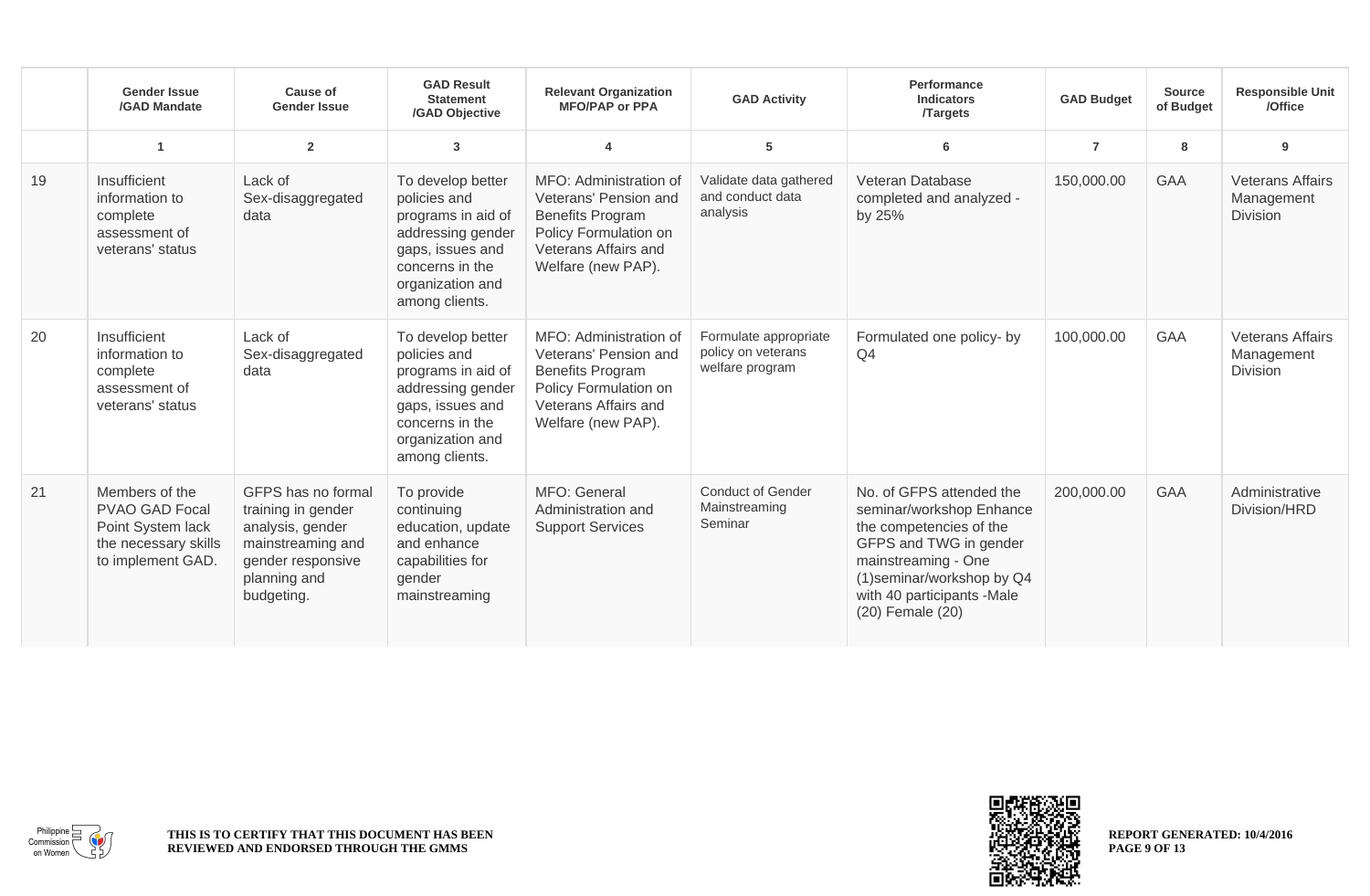|    | <b>Gender Issue</b><br>/GAD Mandate                                                                                                                                                                          | Cause of<br><b>Gender Issue</b>                                          | <b>GAD Result</b><br><b>Statement</b><br>/GAD Objective                                                                                                                                                 | <b>Relevant Organization</b><br><b>MFO/PAP or PPA</b>         | <b>GAD Activity</b>                                                                                                                                                               | Performance<br><b>Indicators</b><br><b>Targets</b>                                                                                                                                                                                          | <b>GAD Budget</b> | <b>Source</b><br>of Budget | <b>Responsible Unit</b><br>/Office |
|----|--------------------------------------------------------------------------------------------------------------------------------------------------------------------------------------------------------------|--------------------------------------------------------------------------|---------------------------------------------------------------------------------------------------------------------------------------------------------------------------------------------------------|---------------------------------------------------------------|-----------------------------------------------------------------------------------------------------------------------------------------------------------------------------------|---------------------------------------------------------------------------------------------------------------------------------------------------------------------------------------------------------------------------------------------|-------------------|----------------------------|------------------------------------|
|    | $\overline{1}$                                                                                                                                                                                               | $\overline{2}$                                                           | 3                                                                                                                                                                                                       | 4                                                             | 5                                                                                                                                                                                 | 6                                                                                                                                                                                                                                           | $\overline{7}$    | 8                          | 9                                  |
| 22 | Inadequate<br>capability for<br>gender<br>mainstreaming<br>among personnel<br>and members of the<br>PVAO GFPS.                                                                                               | Lack of<br>gender-related<br>trainings                                   | To provide<br>continuing<br>education, update<br>and enhance<br>capabilities for<br>gender<br>mainstreaming                                                                                             | MFO: General<br>Administration and<br><b>Support Services</b> | Conduct of<br>Seminar-Workshop on<br><b>HGDG</b>                                                                                                                                  | No. of GFPS who attended<br>the seminar-worksop on<br>HGDG. Increased the<br>knowledge and skills of<br>GFPS on the application of<br>HGDG tool. - One (1)<br>seminar-workshop by Q4 at<br>least 30 participants - Male<br>(15) Female (15) | 100,000.00        | GAA                        | Administrative<br>Division/HRD     |
| 23 | Members of PVAO<br><b>GAD Focal Point</b><br>System lack the<br>necessary skills to<br>formulate GAD plan<br>and budget.                                                                                     | No related trainings<br>have been<br>undertaken.                         | To provide<br>continuing<br>education, update<br>and enhance<br>capabilities for<br>gender<br>mainstreaming                                                                                             | MFO: General<br>Administration and<br><b>Support Services</b> | Conduct of<br>Gender-Responsive<br>Planning and<br><b>Budgeting Workshop</b>                                                                                                      | Prepared the 2016 GAD<br>accomplishment report and<br>the 2018 GAD plan and<br>budget proposal.                                                                                                                                             | 230,000.00        | <b>GAA</b>                 | Administrative<br>Division/HRD     |
| 24 | Proclamation No.<br>227 "Providing for<br>the observance of<br>the month of March<br>as Women's Role in<br>History Month"<br>signed by former<br><b>President Corazon</b><br>C. Aquino on March<br>17, 1988. | PVAO personnel<br>lack of awareness of<br>gender issues and<br>concerns. | To provide<br>opportunity for<br>PVAO officials and<br>employees to<br>increase their<br>knowledge on<br>laws, policies and<br>other related<br>issues and<br>concerns on<br>gender and<br>development. | MFO: General<br>Administration and<br><b>Support Services</b> | Attendance to<br>conference/fora on<br>CEDAW, Magna Carta<br>of Women, UNSCR'S<br>1325 conducted by<br>other agencies as part<br>of the National<br>Women's Month<br>Celebration. | No. of activities participated<br>No. of officials and<br>employees attended various<br>activities during National<br>Women's Month and other<br>related activities. New<br>knowledge gained by<br>participants - 4 activities by<br>Q4     | 300,000.00        | GAA                        | Administrative<br>Division/HRD     |



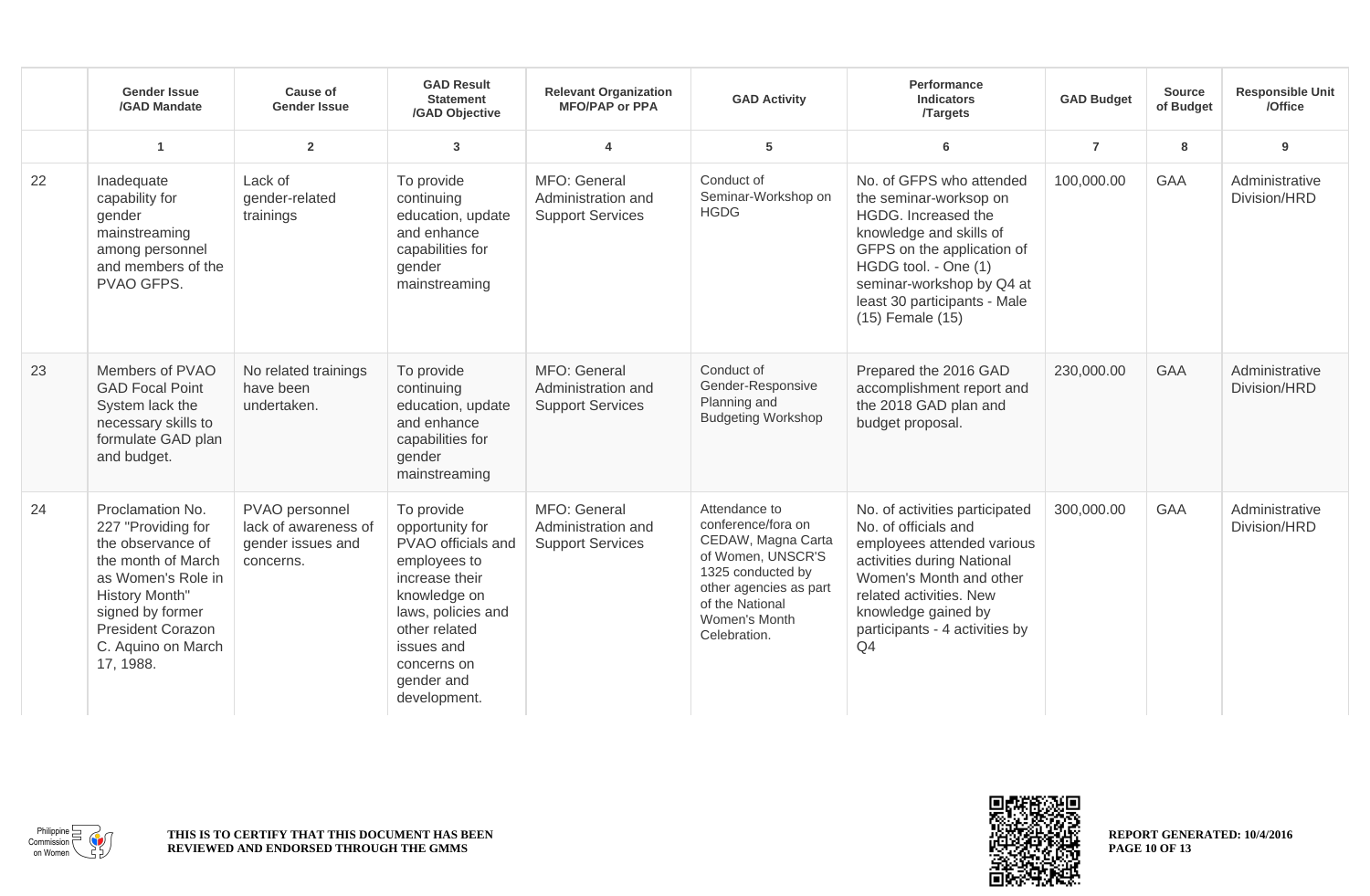|    | <b>Gender Issue</b><br>/GAD Mandate                                                                                                                               | <b>Cause of</b><br><b>Gender Issue</b>                                            | <b>GAD Result</b><br><b>Statement</b><br>/GAD Objective                                                  | <b>Relevant Organization</b><br><b>MFO/PAP or PPA</b>                                                     | <b>GAD Activity</b>                                    | Performance<br><b>Indicators</b><br><b>Targets</b>                                                                                                                                                                                                                                          | <b>GAD Budget</b> | <b>Source</b><br>of Budget | <b>Responsible Unit</b><br>/Office |
|----|-------------------------------------------------------------------------------------------------------------------------------------------------------------------|-----------------------------------------------------------------------------------|----------------------------------------------------------------------------------------------------------|-----------------------------------------------------------------------------------------------------------|--------------------------------------------------------|---------------------------------------------------------------------------------------------------------------------------------------------------------------------------------------------------------------------------------------------------------------------------------------------|-------------------|----------------------------|------------------------------------|
|    | -1                                                                                                                                                                | $\overline{2}$                                                                    | $\mathbf{3}$                                                                                             | $\boldsymbol{\Delta}$                                                                                     | 5                                                      | 6                                                                                                                                                                                                                                                                                           | $\overline{7}$    | 8                          | 9                                  |
| 25 | Presidential<br>Proclamation 1172,<br>"Declaring<br>November 25 to<br>December 12 of<br>every year as the<br>18-day campaign to<br>end Violence<br>Against Women" | PVAO personnel<br>lack of awareness of<br>gender issues and<br>concerns.          | To deepen PVAO<br>employees'<br>knowledge on<br>VAW and to draw<br>support for<br>anti-VAW<br>campaigns. | MFO: General<br>Administration and<br><b>Support Services</b>                                             | Participation in the<br>18-day campaign to<br>end VAW. | No. of activities<br>conducted/participated No.<br>of officials and employees<br>who attended various<br>activities GAD advocacies<br>during the 18-day campaign<br>to end VAW.Improvement in<br>knowledge, attitude and<br>skills of participants relative<br>to VAW. - 4 activities by Q4 | 200,000.00        | <b>GAA</b>                 | Administrative<br>Division/HRD     |
| 26 | Lack of active<br>involvement of men<br>in GAD                                                                                                                    | Men have<br>inadequate<br>knowledge and<br>understanding of<br>their role in GAD. | Greater<br>involvement of<br>men in gender and<br>development.                                           | MFO: General<br>Administration and<br><b>Support Services/</b><br>HRDS, Administrative<br><b>Division</b> | Conduct/Support of<br><b>MOVE</b> activities           | No. of MOVE activities<br>conducted/supported. No.<br>of employees who<br>participated in the MOVE<br>activities. Strengthened the<br>Agency's MOVE<br>advocacies.- Two (2)<br>activities actually<br>conducted/supported by Q4<br>with at least 15 male<br>employees attendees.            | 50,000.00         | <b>GAA</b>                 | Administrative<br><b>Division</b>  |



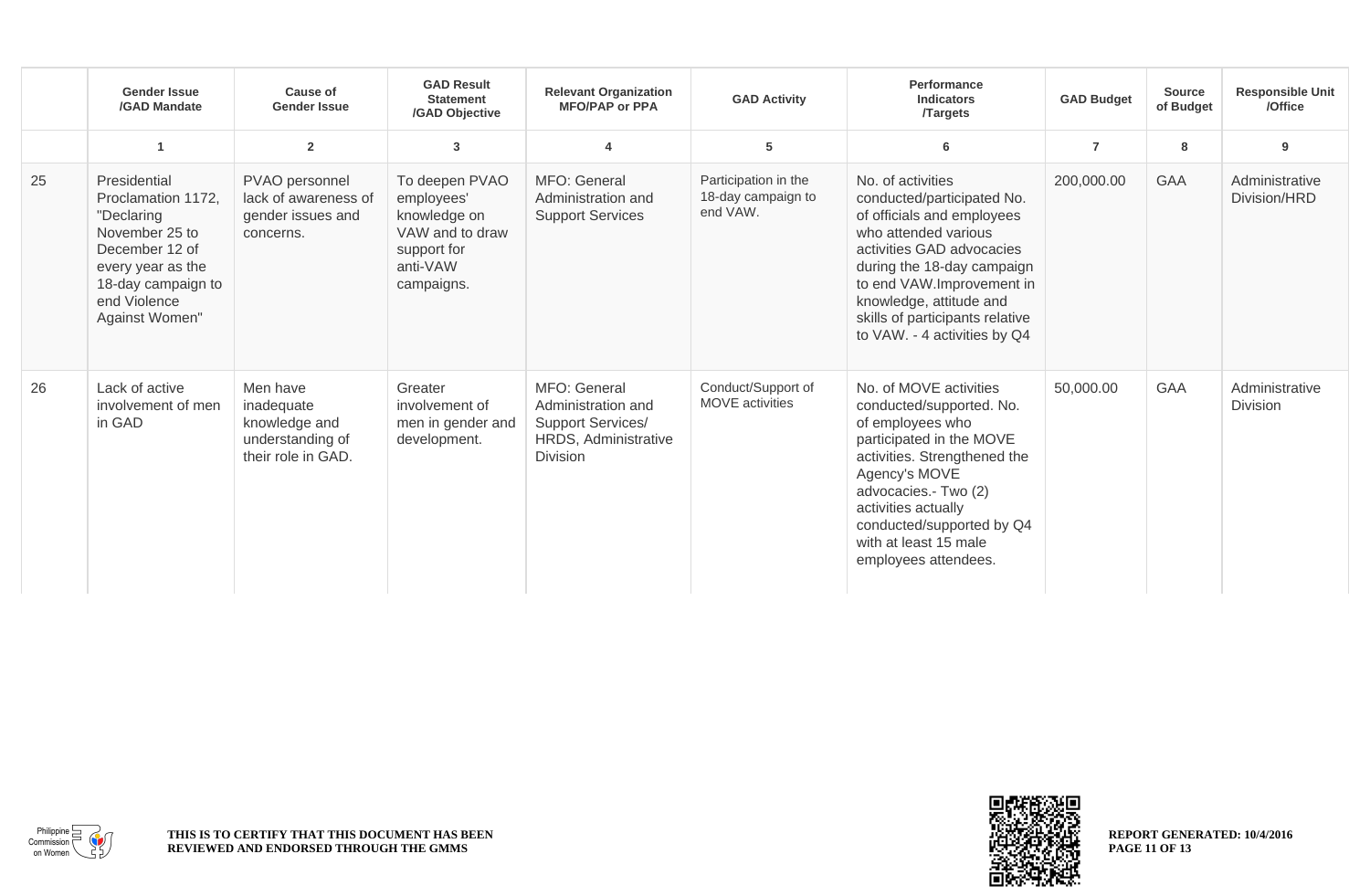|                         | <b>Gender Issue</b><br>/GAD Mandate                                                                                                                                                                                                                                                                | Cause of<br><b>Gender Issue</b>                                                      | <b>GAD Result</b><br><b>Statement</b><br>/GAD Objective                                                                               | <b>Relevant Organization</b><br><b>MFO/PAP or PPA</b>         | <b>GAD Activity</b>                    | Performance<br><b>Indicators</b><br><b>Targets</b>                                                                                                                                                                                           | <b>GAD Budget</b> | <b>Source</b><br>of Budget | <b>Responsible Unit</b><br>/Office              |
|-------------------------|----------------------------------------------------------------------------------------------------------------------------------------------------------------------------------------------------------------------------------------------------------------------------------------------------|--------------------------------------------------------------------------------------|---------------------------------------------------------------------------------------------------------------------------------------|---------------------------------------------------------------|----------------------------------------|----------------------------------------------------------------------------------------------------------------------------------------------------------------------------------------------------------------------------------------------|-------------------|----------------------------|-------------------------------------------------|
|                         | -1                                                                                                                                                                                                                                                                                                 | $\overline{2}$                                                                       | $\overline{3}$                                                                                                                        | 4                                                             | 5                                      | 6                                                                                                                                                                                                                                            | $\overline{7}$    | 8                          | 9                                               |
| 27                      | MCW sec 37.<br>Gender<br>Mainstreaming as a<br>Strategy for<br>Implementing the<br>Magna Carta of<br>Women. The<br>agency/LGU shall<br>ensure that all<br>members of the<br>GFP undergo<br>capacity building<br>programs on<br>gender and<br>development which<br>shall<br>includegender<br>audit. | Lack ofknowledge,<br>skills, and<br>competencies of the<br>GFPS for gender<br>audit. | To strengthen<br>gender<br>mainstreaming in<br>the organization                                                                       | MFO: General<br>Administration and<br><b>Support Services</b> | Conduct of training on<br>gender audit | No. of GFPS who attended<br>the training on gender audit.<br>Acquired the knowledge<br>and skills of GFPS on the<br>application of audit tool. -<br>One (1) seminar-workshop<br>by Q4, at least 30<br>participants- Male (15)<br>Female (15) | 200,000.00        | <b>GAA</b>                 | <b>GAD Focal Point</b><br>System/HRD            |
| 28                      | PVAO GFPS does<br>not have the<br>system for<br>monitoring its GAD<br>implementation.                                                                                                                                                                                                              | Lack of meetings<br>among GFPS<br>members.                                           | To sustain the<br>organizational<br>capability to<br>mainstream<br>gender among<br>PVAO officials and<br>employees and<br>their PAPs. | MFO: General<br>Administration and<br><b>Support Services</b> | Regular GFPS<br>meetings               | No. of meetings conducted<br>No. of GFPS members who<br>attended the regular<br>meetings crafted policies on<br><b>GAD</b> resolved<br>gender-related issues and<br>concerns among others - 3<br>meetings per quarter                        | 90,000.00         | <b>GAA</b>                 | <b>PVAO GAD</b><br><b>Focal Point</b><br>System |
| <b>SUB-TOTAL</b>        |                                                                                                                                                                                                                                                                                                    |                                                                                      |                                                                                                                                       |                                                               |                                        |                                                                                                                                                                                                                                              |                   | <b>GAA</b>                 |                                                 |
| <b>TOTAL GAD BUDGET</b> |                                                                                                                                                                                                                                                                                                    |                                                                                      |                                                                                                                                       |                                                               |                                        |                                                                                                                                                                                                                                              | 6,348,344.00      |                            |                                                 |